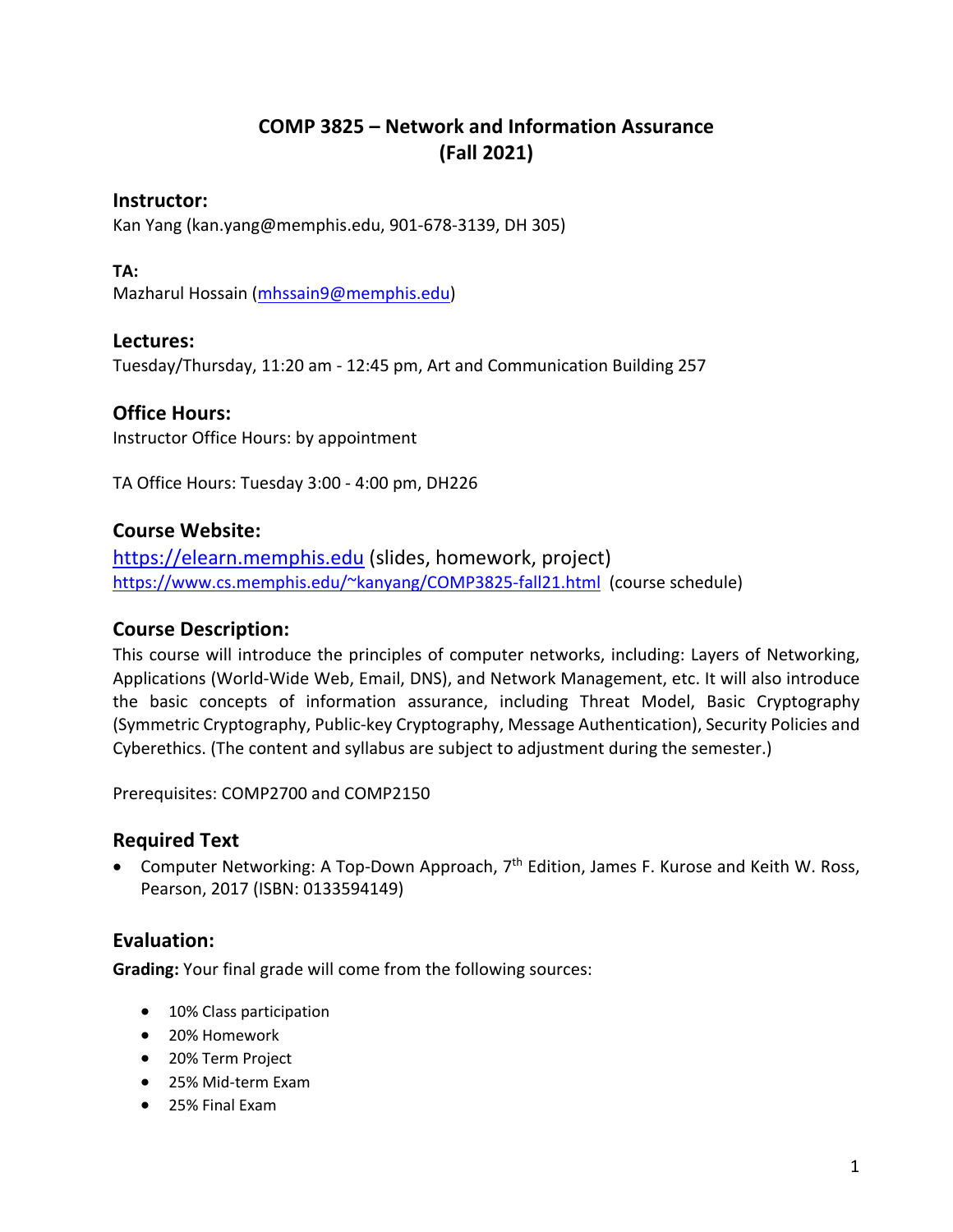#### **Grading Scale:**

A+: 94, A: 90, A-: 87, B+: 84, B: 81, B-: 79, C+: 75, C: 72, C-: 68, D+: 64, D: 60, F: < 60.

## **Course Policies:**

- **Late Policy:** Without prior request, no late work will be accepted. All late submission maybe accepted at a penalty of 15% per day for no more than THREE days.
- **Testing Policy:** The exam given is closed book/note/laptop/neighbor. But students are allowed to bring one cheat sheet (letter-sized 8.5-by-11) for quick reference. There will NOT be any makeup exams unless there is a documented emergency.
- **Homework Assignment and Project Report Policy:** It is recommended that students use a word processing software (e.g., Word or LaTeX) to type their homework solutions or project report, then submit well-formatted PDF files.

# **Plagiarism/Cheating Policy:**

Plagiarism or cheating behavior in any form is unethical and detrimental to proper education and will not be tolerated. All work submitted by a student (projects, programming assignments, lab assignments, quizzes, tests, etc.) is expected to be a student's own work. The plagiarism is incurred when any part of anybody else's work is passed as your own (no proper credit is listed to the sources in your own work) so the reader is led to believe it is therefore your own effort. Students are allowed and encouraged to discuss with each other and look up resources in the literature (including the internet) on their assignments, but appropriate references must be included for the materials consulted, and appropriate citations made when the material is taken verbatim.

If plagiarism or cheating occurs, the student will receive a failing grade on the assignment and (at the instructor's discretion) a failing grade in the course. The course instructor may also decide to forward the incident to the University Judicial Affairs Office for further disciplinary action. For further information on U of M code of student conduct and academic discipline procedures, please refer to: http://www.people.memphis.edu/~jaffairs/

Your written work may be submitted to Turnitin.com, or a similar electronic detection method, for an evaluation of the originality of your ideas and proper use and attribution of sources. As part of this process, you may be required to submit electronic as well as hard copies of your written work, or be given other instructions to follow. By taking this course, you agree that all assignments may undergo this review process and that the assignment may be included as a source document in Turnitin.com's restricted access database solely for the purpose of detecting plagiarism in such documents. Any assignment not submitted according to the procedures given by the instructor may be penalized or may not be accepted at all.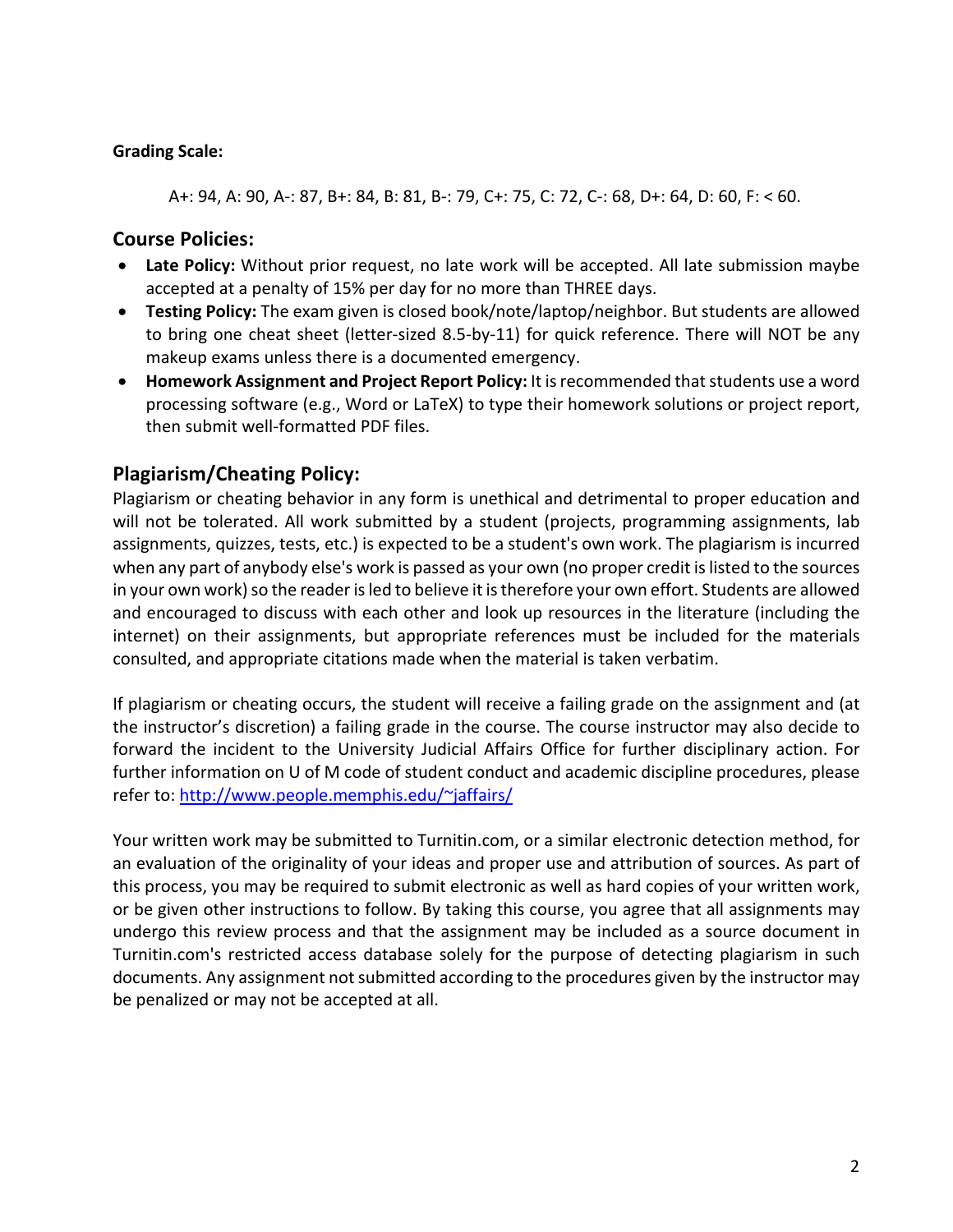## **Topics:**

#### **Introduction**

o Course Overview and Introduction

## **Concepts of Computer Networks**

- Network Overview
	- o Network Core
	- o Protocol Layering
- Network Applications
	- o Web
	- o Email
	- o DNS
	- o Socket Programming
- Transport Layer
	- o TCP
	- o UDP
- Network Layer
	- o IP
	- o NAT and ICMP
	- o Routing

## **Concepts of Information Assurance**

- Symmetric Cryptography
	- o One Time Pad
	- o Stream Cipher
	- o Block Cipher (DES, AES)
- Public Key Cryptography
	- o Basic Key Exchange
	- o Hard problems and RSA
- Message Authentication and Digital Signatures
- TLS/SSL
- CyberEthics

#### **COVID-19 Health and Safety Policy - Masks and Social Distancing**

All students, faculty and staff will wear masks in all public spaces, including our classroom (lab) per the COVID-19 policy. The first time a student enters a classroom without wearing a face covering, the student will be asked to leave the class until they return a covering. Further violations will be referred to the Office of Student Accountability. Students who repeatedly or flagrantly violate these community expectations may be referred for discipline under the Student Code and, if appropriate, immediately removed from campus by the Dean of Students.